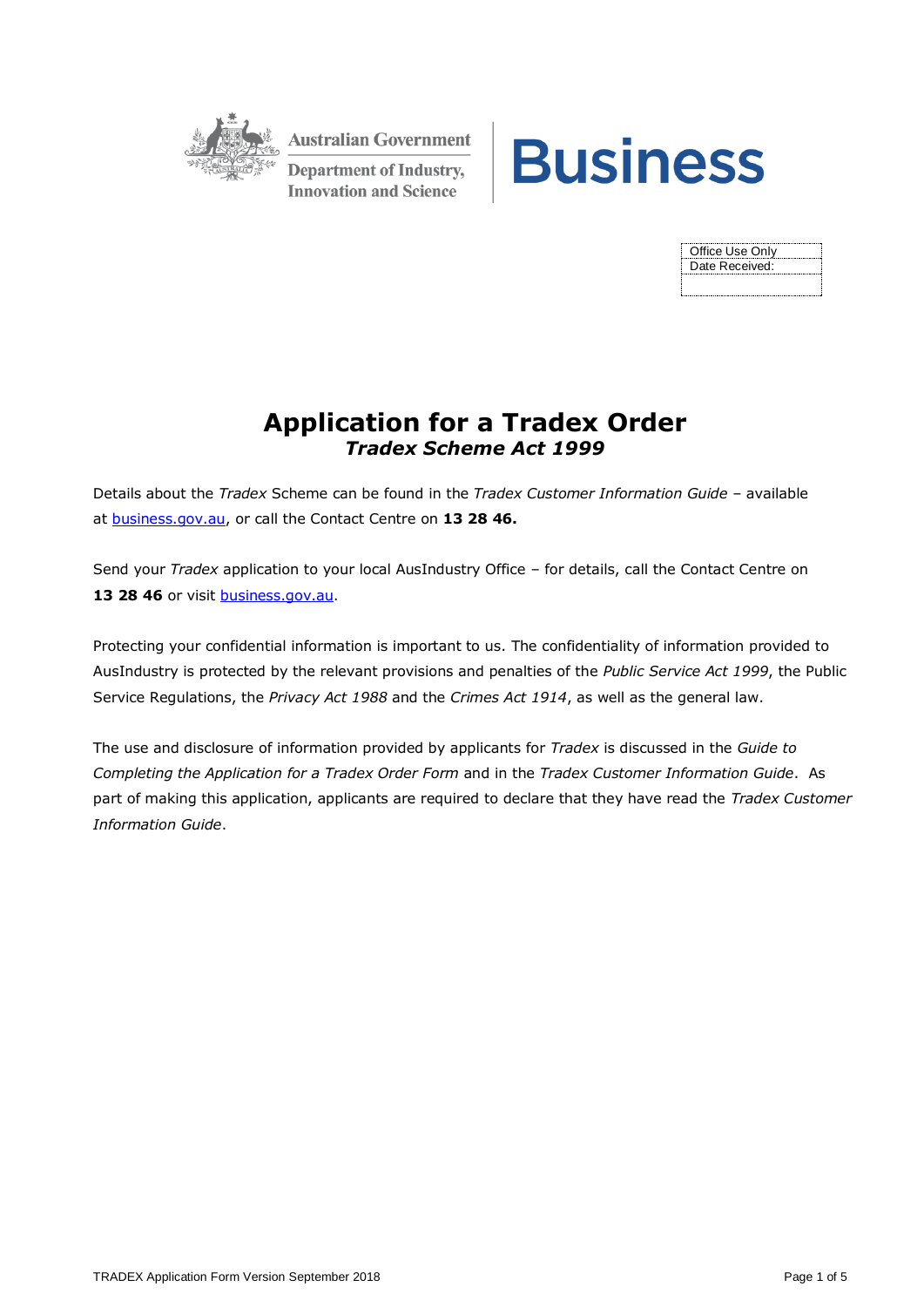### **About AusIndustry**

AusIndustry is the Australian Government's business program delivery division of the Department of Industry, Innovation and Science.

### *Tradex* **– strengthening international competitiveness**

Delivered by AusIndustry, the *Tradex* Scheme aims to strengthen the international competitiveness of Australian businesses.

The Scheme provides up-front Customs duty and GST exemptions on eligible imported goods that are to be exported or used as inputs to other goods that are to be exported. Tradex offers an alternative to duty drawback arrangements where an importer of goods intended for export, pays customs duty and GST at the time of import and then claims it back after export of the goods.

### **Providing information to AusIndustry**

The information you provide in this application form will help AusIndustry to determine whether you are eligible for a *Tradex* order. It is important that you answer all the questions clearly and correctly.

### **Checking if you are eligible for** *Tradex*

Before you apply for a *Tradex* order, please check that you meet the 'eligibility requirements', starting at question 24 and 'record keeping requirements', starting at question 37 of this form.

### **Getting help to fill in your application**

Please refer to the *Guide to Completing the Application for a Tradex Order Form* for help in filling out this form. The guide lists each question and provides a short explanation to help you fill in your form correctly.

**You can also get general help** to prepare your *Tradex* application by visiting **[business.gov.au](https://www.business.gov.au/assistance/tradex-scheme)** or phoning the AusIndustry Contact Centre on **13 28 46**.

In light of the various obligations that apply to holders of *Tradex* orders, applicants for *Tradex* are encouraged to seek independent assistance about the application and ability to comply with ongoing program obligations.

Important: If you need more space to include extra information, attach a separate sheet to your application.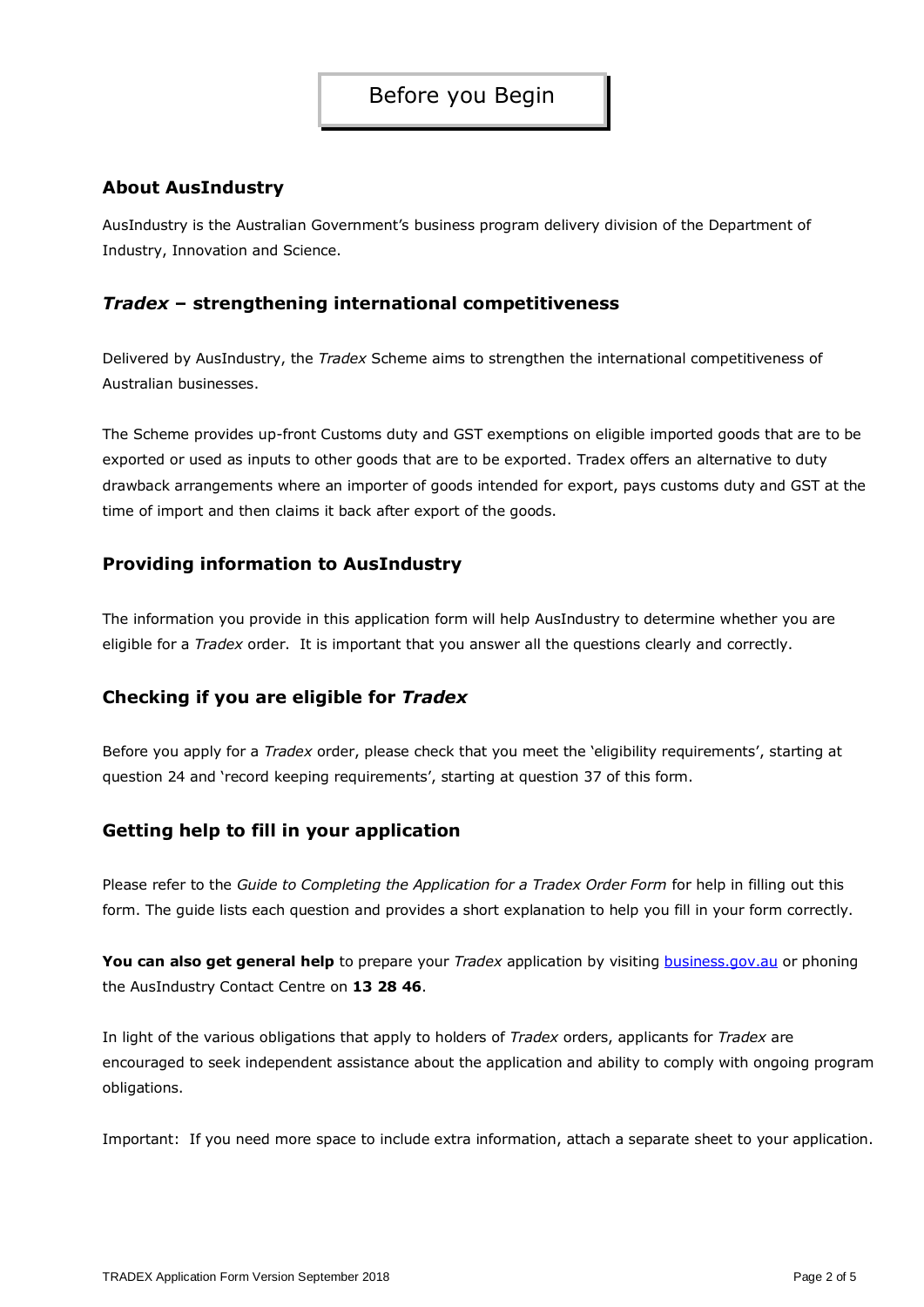# Business / Applicant Information

| 1            | Name of Applicant<br>If individual or sole trader                                                                            |                                                    |                          | 13. | <b>Business Street Address</b>                                                                                                      |                |                                  |  |  |
|--------------|------------------------------------------------------------------------------------------------------------------------------|----------------------------------------------------|--------------------------|-----|-------------------------------------------------------------------------------------------------------------------------------------|----------------|----------------------------------|--|--|
|              |                                                                                                                              |                                                    |                          |     | Street                                                                                                                              |                |                                  |  |  |
|              | Mr.Ms.etc                                                                                                                    | Given name/s                                       |                          |     | Suburb                                                                                                                              | State          | Postcode                         |  |  |
|              |                                                                                                                              | Family name (surname)                              |                          | 14  | Business Postal Address (if different to above)                                                                                     |                |                                  |  |  |
|              | Birth date                                                                                                                   |                                                    |                          |     | Postal                                                                                                                              |                |                                  |  |  |
|              |                                                                                                                              | If company or other incorporated entity            |                          |     | Suburb                                                                                                                              | State          | Postcode                         |  |  |
|              | Legal/registered name                                                                                                        |                                                    |                          | 15  | Nominated contact person for Tradex matters                                                                                         |                |                                  |  |  |
|              |                                                                                                                              |                                                    |                          |     | Mr, Ms, etc<br>Given name/s                                                                                                         |                |                                  |  |  |
|              |                                                                                                                              |                                                    |                          |     | Family name (surname)                                                                                                               |                |                                  |  |  |
|              | Date of Incorporation<br>Date commenced operations                                                                           |                                                    |                          |     | <b>16</b> Contact person's position                                                                                                 |                |                                  |  |  |
| $\mathbf{2}$ |                                                                                                                              | Australian Business Number (ABN)                   |                          |     | Chief Executive<br>Officer                                                                                                          | Accountant     | Financial Controller /           |  |  |
|              | (if you have one)                                                                                                            |                                                    |                          |     | Company Secretary                                                                                                                   | Partner        |                                  |  |  |
|              |                                                                                                                              |                                                    |                          |     | Managing Director                                                                                                                   | Manager        |                                  |  |  |
| 3            | Australian Company Number (ACN)<br>(if you have one)                                                                         |                                                    |                          |     | Director                                                                                                                            |                | Other Specify below $\Downarrow$ |  |  |
|              |                                                                                                                              |                                                    |                          |     |                                                                                                                                     |                |                                  |  |  |
| 4            | (Customs Client Identifier)                                                                                                  | If no ABN please quote CCID                        |                          | 17  | Preferred method of contact (tick one only)<br>Email<br>Phone                                                                       |                | Letter                           |  |  |
| 5            |                                                                                                                              |                                                    |                          | 18  | Contact Phone                                                                                                                       |                |                                  |  |  |
|              | Which of the following accurately describes<br>you or your business / organisation?                                          |                                                    |                          |     | <b>Contact Mobile</b>                                                                                                               |                |                                  |  |  |
|              | Tick ALL that apply.                                                                                                         |                                                    |                          |     | Contact Fax                                                                                                                         |                |                                  |  |  |
|              | Individual or Sole<br>Trader                                                                                                 | association or body of                             | Any other unincorporated |     | Contact email address (if not same as business email)                                                                               |                |                                  |  |  |
|              |                                                                                                                              | persons                                            |                          |     |                                                                                                                                     |                |                                  |  |  |
|              | Registered Company<br>Trustee applying on behalf<br>/ Corporation<br>of a trust<br>Partnership<br>Other Specify below $\psi$ |                                                    |                          | 19  | Postal address of contact person<br>(If not the same as the business postal address)<br>all Tradex correspondence will be sent here |                |                                  |  |  |
|              |                                                                                                                              |                                                    |                          |     | Street                                                                                                                              |                |                                  |  |  |
| 6            | What is your ANZSIC code?                                                                                                    |                                                    |                          |     | Suburb                                                                                                                              | State          | Postcode                         |  |  |
| 7            | What is your core business?                                                                                                  |                                                    |                          | 20  | Customs Broker details (if you have one)<br><b>Broker Business Name</b>                                                             |                |                                  |  |  |
|              |                                                                                                                              |                                                    |                          |     |                                                                                                                                     |                |                                  |  |  |
|              |                                                                                                                              |                                                    |                          |     | <b>Broker's Name</b>                                                                                                                |                |                                  |  |  |
| 8            |                                                                                                                              | What are your details for the last financial year? |                          |     | Broker's Phone                                                                                                                      |                |                                  |  |  |
|              | Year/s                                                                                                                       | Annual Turnover                                    | Number of<br>Employees   | 21  | Does the applicant have an existing Tradex<br>Order?                                                                                |                |                                  |  |  |
| 9            |                                                                                                                              | Last day and month of your financial year          |                          |     | go to point 23<br>No ⇔<br>Order Number<br>Yes $\Leftrightarrow$                                                                     |                |                                  |  |  |
|              | Day                                                                                                                          | mth                                                |                          | 22  | If 'Yes', is there any outstanding                                                                                                  |                |                                  |  |  |
| 10           |                                                                                                                              | Website address (if you have one)                  |                          |     | Tradex duty liability?                                                                                                              |                |                                  |  |  |
|              |                                                                                                                              |                                                    |                          |     | No                                                                                                                                  |                |                                  |  |  |
|              |                                                                                                                              |                                                    |                          |     | Yes <>> Outstanding duty has to be paid before<br>issue of another Tradex order.                                                    |                |                                  |  |  |
| 11           |                                                                                                                              | Business email address (if you have one)           |                          | 23  | Is the applicant insolvent, under administration or                                                                                 |                |                                  |  |  |
|              |                                                                                                                              |                                                    |                          |     | an externally administered body corporate?                                                                                          |                |                                  |  |  |
| 12           |                                                                                                                              | Trading Name/s (if you trade under another name)   |                          |     | No<br>If 'Yes', you are not eligible for a Tradex Order. Do<br>not send this application.                                           | Yes $\sqrt{ }$ |                                  |  |  |
|              |                                                                                                                              |                                                    |                          |     |                                                                                                                                     |                |                                  |  |  |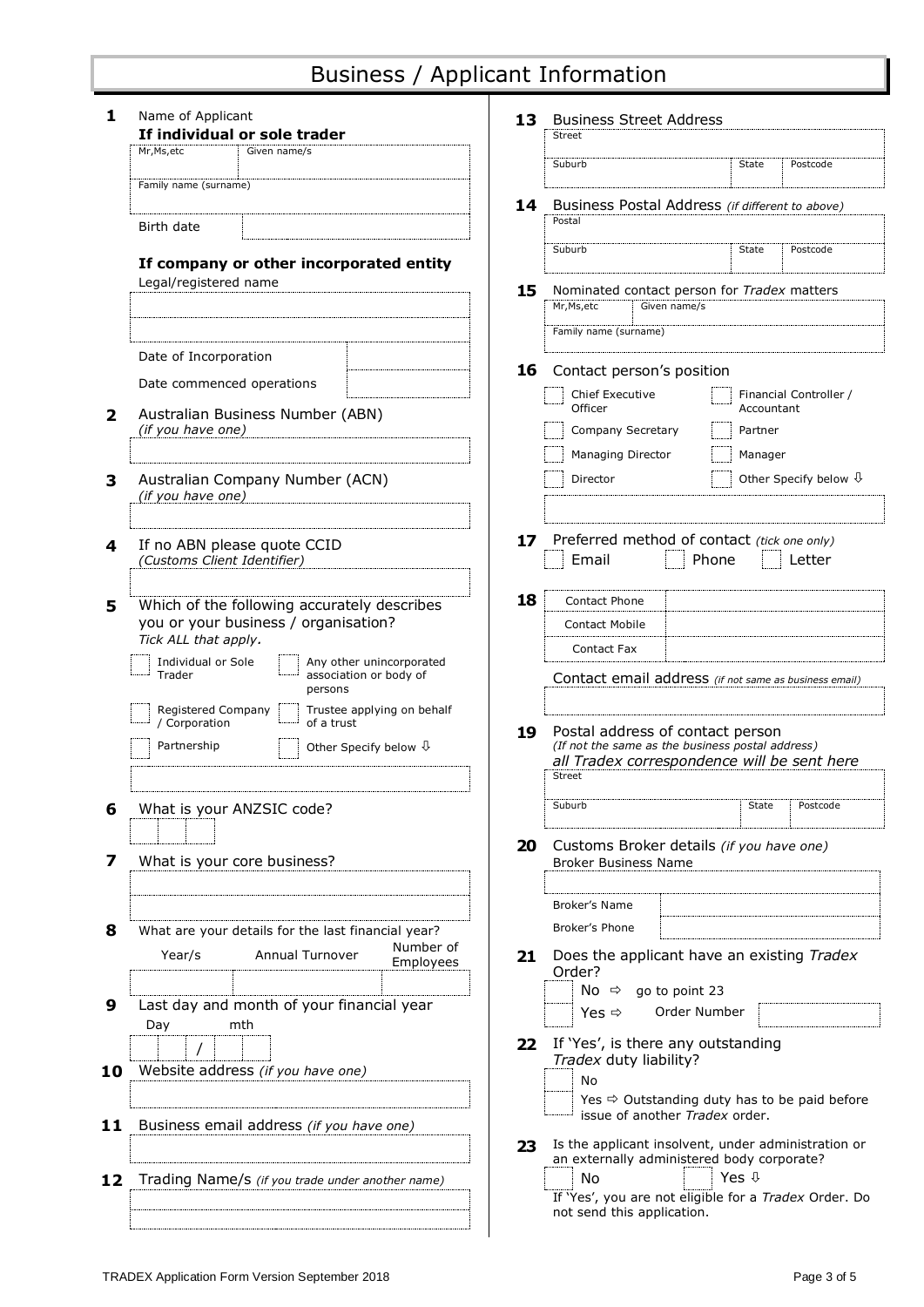# Eligibility Requirements

|    | Goods to be imported                                                                                                 |                                                                              |                                   |                             |  |  |  |  |  |
|----|----------------------------------------------------------------------------------------------------------------------|------------------------------------------------------------------------------|-----------------------------------|-----------------------------|--|--|--|--|--|
| 24 | Are the goods you propose to import under Tradex, intended for export by you or another party?                       |                                                                              |                                   |                             |  |  |  |  |  |
|    | You are not eligible for Tradex.<br>Go to next question<br>No<br>Yes                                                 |                                                                              |                                   |                             |  |  |  |  |  |
| 25 | Do not send this application.*<br>What goods do you intend to import under Tradex?                                   |                                                                              |                                   |                             |  |  |  |  |  |
|    | <b>Customs Tariff</b><br>Description of goods                                                                        |                                                                              |                                   |                             |  |  |  |  |  |
|    | chapter number                                                                                                       |                                                                              |                                   |                             |  |  |  |  |  |
|    |                                                                                                                      |                                                                              |                                   |                             |  |  |  |  |  |
|    |                                                                                                                      |                                                                              |                                   |                             |  |  |  |  |  |
|    |                                                                                                                      |                                                                              |                                   |                             |  |  |  |  |  |
|    |                                                                                                                      |                                                                              |                                   |                             |  |  |  |  |  |
|    |                                                                                                                      |                                                                              |                                   |                             |  |  |  |  |  |
|    |                                                                                                                      |                                                                              |                                   |                             |  |  |  |  |  |
|    |                                                                                                                      |                                                                              |                                   |                             |  |  |  |  |  |
|    |                                                                                                                      | If more entries - please attach a separate sheet to the application.         |                                   |                             |  |  |  |  |  |
| 26 | What is the estimated value of these goods?                                                                          |                                                                              | \$A<br>Estimated value (per year) |                             |  |  |  |  |  |
| 27 | How much Customs duty would normally be<br>payable on these goods?                                                   |                                                                              | \$A                               | Estimated amount (per year) |  |  |  |  |  |
|    | Requirements of Tradex Regulations                                                                                   |                                                                              |                                   |                             |  |  |  |  |  |
| 28 |                                                                                                                      | Before being exported, will all goods you propose to import under Tradex be: |                                   |                             |  |  |  |  |  |
|    | not mixed with other goods)?                                                                                         | a) Kept in the same condition in which they were imported (ie unused and     |                                   | Yes<br>No                   |  |  |  |  |  |
|    |                                                                                                                      | b) Used by being subjected to a process or to treatment for the purpose      |                                   | Yes<br>No                   |  |  |  |  |  |
|    | of producing manufactured goods?                                                                                     |                                                                              |                                   |                             |  |  |  |  |  |
|    |                                                                                                                      | c) Used as inputs in the manufacture of other goods?                         |                                   | No<br>Yes                   |  |  |  |  |  |
|    | assembly)?                                                                                                           | d) Used by being otherwise mixed with other goods (eg simple                 |                                   | Yes<br>No                   |  |  |  |  |  |
|    |                                                                                                                      |                                                                              |                                   |                             |  |  |  |  |  |
| 29 | If 'Yes' applies to b), c) or d), give a brief description of the manufacture, process, treatment or other mixing.   |                                                                              |                                   |                             |  |  |  |  |  |
|    |                                                                                                                      |                                                                              |                                   |                             |  |  |  |  |  |
|    |                                                                                                                      |                                                                              |                                   |                             |  |  |  |  |  |
| 30 | No<br>Will any of the imported goods be mixed with like goods produced in Australia?<br>Yes                          |                                                                              |                                   |                             |  |  |  |  |  |
|    | If 'Yes', give a brief description of the mixture.                                                                   |                                                                              |                                   |                             |  |  |  |  |  |
|    |                                                                                                                      |                                                                              |                                   |                             |  |  |  |  |  |
|    |                                                                                                                      |                                                                              |                                   |                             |  |  |  |  |  |
|    |                                                                                                                      |                                                                              |                                   |                             |  |  |  |  |  |
|    | <b>Export Information</b>                                                                                            |                                                                              |                                   |                             |  |  |  |  |  |
| 31 | importation into Australia?                                                                                          | Does the applicant intend to export all nominated goods within one year of   |                                   | $No*$<br>Yes                |  |  |  |  |  |
|    | Give a brief description of the exported goods.                                                                      |                                                                              |                                   |                             |  |  |  |  |  |
|    |                                                                                                                      |                                                                              |                                   |                             |  |  |  |  |  |
|    |                                                                                                                      |                                                                              |                                   |                             |  |  |  |  |  |
|    |                                                                                                                      |                                                                              |                                   |                             |  |  |  |  |  |
| 32 | Will the applicant be the exporter of the goods?                                                                     |                                                                              |                                   | Yes $\sqrt{ }$<br>$No*$     |  |  |  |  |  |
|    | Go to Q34                                                                                                            |                                                                              |                                   |                             |  |  |  |  |  |
| 33 | If you will not be the exporter, provide the details of who will be the exporter (plus contact details if available) |                                                                              |                                   |                             |  |  |  |  |  |
|    |                                                                                                                      |                                                                              |                                   |                             |  |  |  |  |  |
|    |                                                                                                                      |                                                                              |                                   |                             |  |  |  |  |  |
|    |                                                                                                                      |                                                                              |                                   |                             |  |  |  |  |  |
| 34 |                                                                                                                      | What is the estimated value of goods to be exported?                         | \$A                               | Estimated value (per year)  |  |  |  |  |  |
|    | Estimated time from import to export                                                                                 | Months                                                                       | Weeks                             |                             |  |  |  |  |  |
| 35 |                                                                                                                      |                                                                              |                                   |                             |  |  |  |  |  |
| 36 |                                                                                                                      | What is the intended overseas destination of the goods? Country/Countries    |                                   |                             |  |  |  |  |  |
|    |                                                                                                                      |                                                                              |                                   |                             |  |  |  |  |  |
|    |                                                                                                                      |                                                                              |                                   |                             |  |  |  |  |  |

\*For more information call the Contact Centre on 13 28 46 or visit [business.gov.au](https://www.business.gov.au/assistance/tradex-scheme)